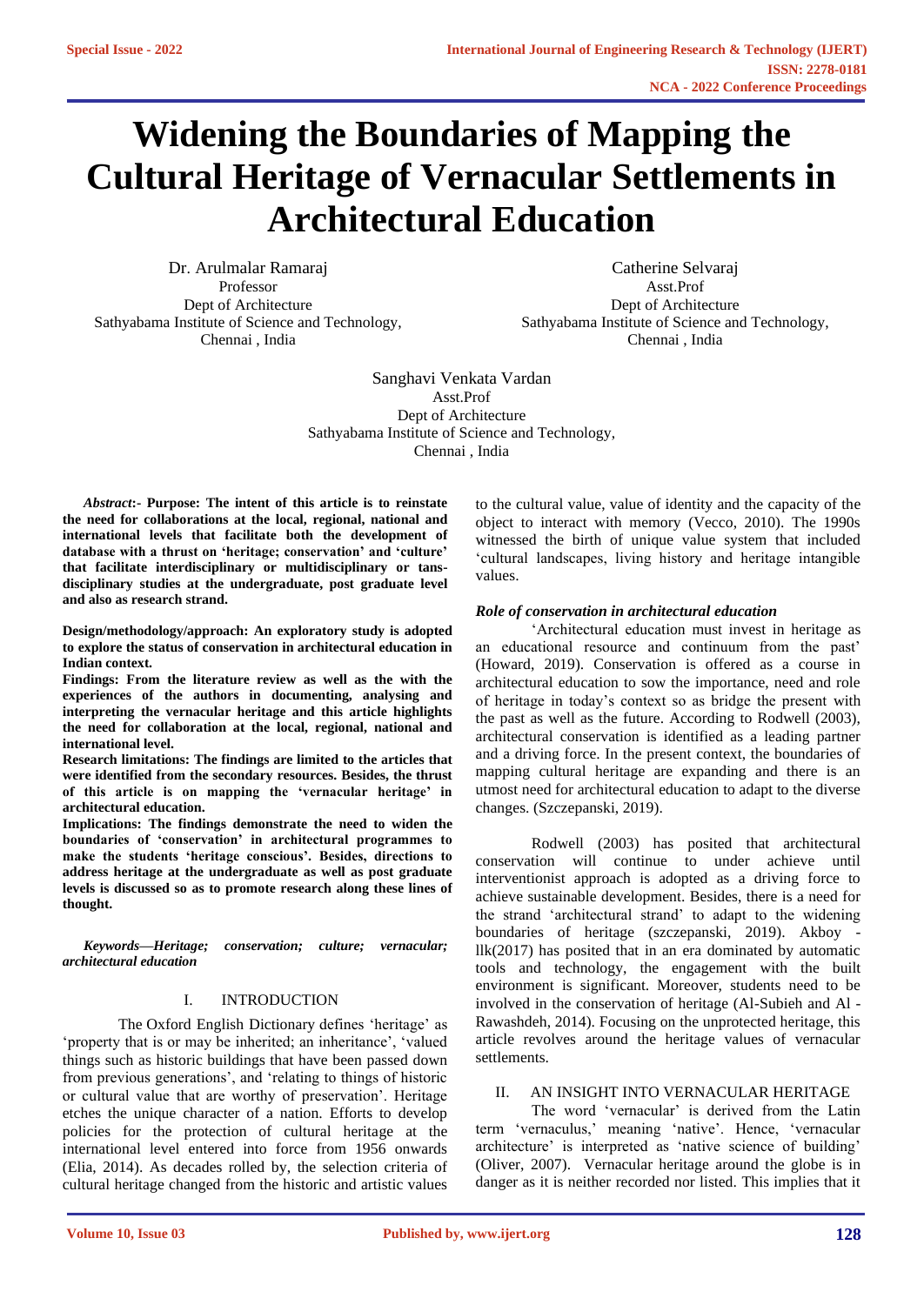is not considered worth protecting and conserving and is not considered important enough to be part of the protected national heritage.

Vernacular architecture is an expression of both tangible and intangible factors in a context. These factors include social, cultural, spatial, physical, technological and aesthetic factors. The settlement and house forms have evolved over a period of time and demonstrate the cultural ethos of a community. The knowledge on planning, construction processes and techniques have been developed pragmatically. Such practices have been transferred from one generation to another and in the process have undergone tremendous modifications, developments and transformations. In this context, vernacular architecture is referred as 'architecture without architects.' This built vernacular heritage loaded with both tangible and intangible expressions is the fundamental cultural expression of a community, region as well as the nation. Fire, wind, climate, volcanic eruptions, seasonal changes, earthquakes etc are the natural hazards. Manmade hazards include wars, the attitude of the people to adapt to the modern life, policies and programmes framed by the Government.

During the year 1999, protection of vernacular heritage gained focus. According to the International Council on Monuments and Sites, Charter on the built vernacular heritage (1999), the built vernacular heritage has been accepted as a characteristic and attractive product of society that seems to appear informal, but nevertheless orderly possessing, utilitarian values, interest and aesthetics'. The conservation principles of 'vernacular heritage' revolve around the need for multidisciplinary expertise, rooted in context and identified as 'cultural landscape'. 'Research and documentation' is identified as an important strategy in practice.

Vernacular heritage is explored, documented, synthesized, interpreted and researched in numerous disciplines. Anthropologists, ethno archaeologists, historians, cultural geographers, folklorists, conservationists and architects look into 'vernacular heritage' in ways to construct rich description specific to the respective discipline. The authors have observed that 'vernacular heritage' is interpreted, investigated and interrogated by many individuals. The knowledge constructed lies within the boundaries of specific domains and is fragmented.

It is against this background, the authors have observed 'education' (Howard, nd) as a potential strand to foster not only the seeds of historical values but also invest the importance to preserve and conserve heritage among the young minds in various fields. Focusing on 'architectural education', the intent of this article is to construct a model to document, explore and interpret the heritage values of vernacular settlements. Further, the need for collaborations to maintain the emergent outcomes and ways to disseminate the unravelled knowledge to the society is also discussed.

# III. METHODOLOGY

An exploratory study was adopted in two phases. Firstly, from secondary resources to comprehend the essence of terms such as 'culture', 'cultural mapping', 'heritage', 'history', 'tradition', 'vernacular', 'tangible and intangible' etc from data bases like 'Scopus', 'research gate', 'Scribd', 'Academia' and 'Google Scholar'. With a thrust on 'vernacular architecture', nearly one hundred and two papers published on 'vernacular architecture' were consolidated under various directions such as 'vernacular settlement; spatial configuration; interpretation, identity and expressions; hindrances to vernacular architecture; interdisciplinary studies including landscape, planning, seismic; sustainable building materials and construction techniques; relating with modern architecture; climate; energy and education'. Apart from this, articles related to documentation and mapping of cultural heritage in architectural education were looked into. Nearly ten articles were identified that revolved around the needs to be adapted in architectural education to protect the widening boundaries of heritage and also to enhance the documentation skills among the novices. Secondly, a study on the courses offered in Architecture, by institutions with more than twenty-five years during the academic year 2019- 2021 were identified from the official website of 'Council of Architecture'.

## **An insight into history and tradition based courses in architectural education**

According to Minimum Standards of Architectural Education framed Council of Architecture (Regulations, 2020), 'History of architecture and culture' is identified as a 'Professional course', whereas 'architectural conservation' and 'vernacular architecture' are offered as Professional electives. To understand the way in which this theory courses are offered, forty two institutions offering Architecture course for more than twenty five years were identified from the 'status of institutions' maintained by Council of Architecture official website. From the respective websites, the various courses as well as the contents were consolidated, and analyzed. The findings are as follows:

- 'History of architecture and culture' is framed as 'History of Architecture' or 'History of art and culture' or 'Evolution of architecture' or 'History of built environment'
- The contents of the 'History of architecture and culture' are offered as sequels from the first to the fourth or the fifth semester maximum.
- Only twelve schools offered "architectural" conservation 'as a theory. Among these, fifty percent offered this course as a core, while the other half offered as an elective
- The contents of 'vernacular architecture' is offered as either 'Human settlements or vernacular architecture' or as 'vernacular architecture' itself.
- Among the forty two schools, only five schools are offering vernacular architecture as a core. Only in two schools, this course is offered as an elective.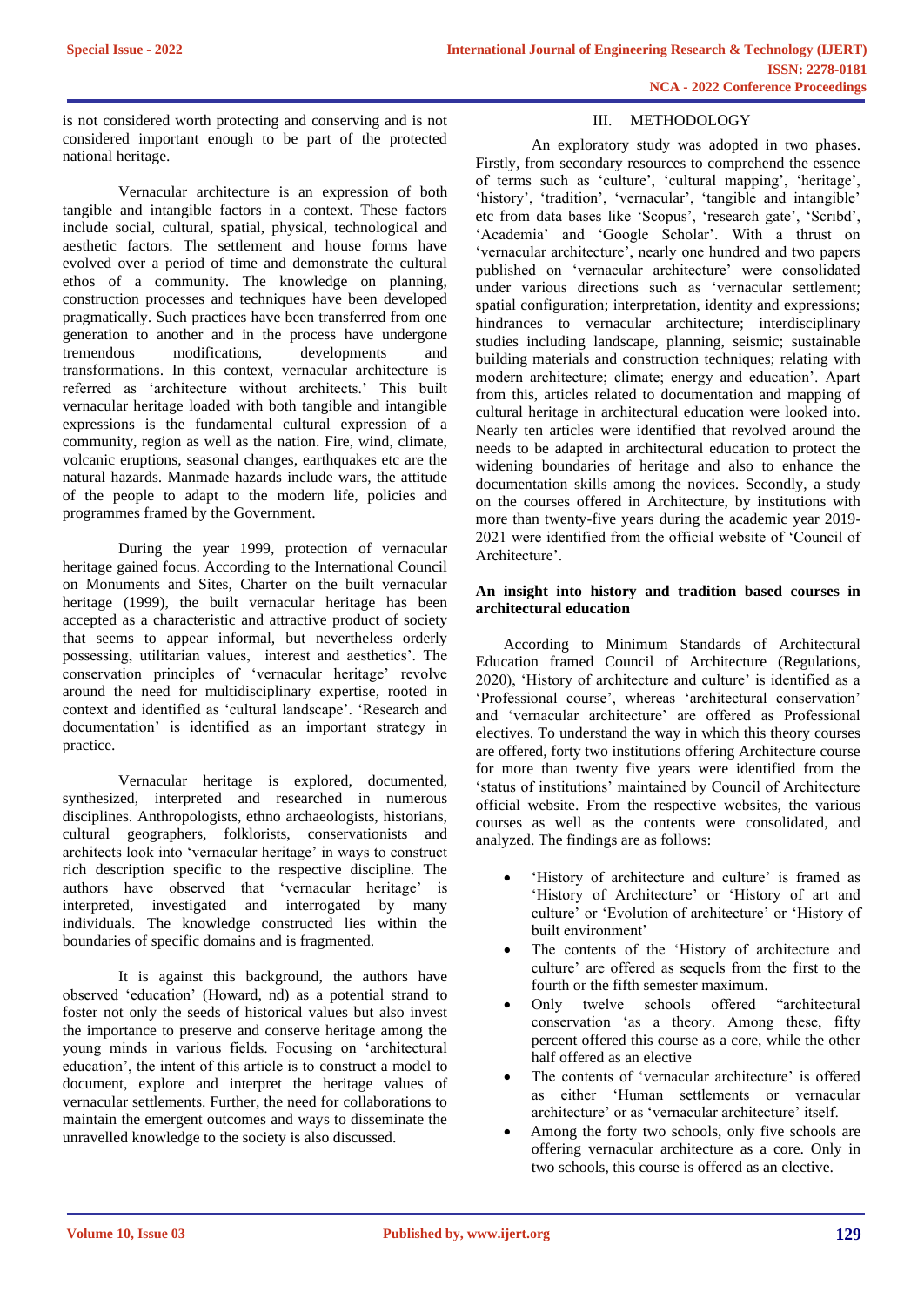- Besides, the authors also observed that documentation of vernacular settlements to comprehend and interpret as part of an architectural design studio.
- Besides, documentation of vernacular built form is also done as part of measured drawing in Architectural drawing studio that is introduced in the first year



Figure 1: The interrelationship between the theory and studio courses facilitating the development of raw primary data'

Focusing on the documentation of vernacular settlements' a framework is constructed giving an insight into the emergent outcomes from both the tangible and intangible factors as mapped in Figure 2. The tangible factors include the physical, technical and the visual aspects whereas the intangible address the social and cultural factors. The emergent outcomes revolve around the collection of primary data through measurement and mapping of physical objects as well as the visual translation of mental imageries through the recorded narratives, questionnaires etc. The emergent outcomes etch the heritage of vernacular settlements that can serve as the base layer for adding rich layers of information.

Besides, competitions like 'Louis I. Kahn' trophy and Heritage awards by Indian National Trust for Art and Cultural Heritage are framed. The next sections give an insight into the competitions organized for the students also serve as a base data for interpretations, investigations and interrogations.

# **An insight into Louis I. Kahn Trophy**

The National Association of Students of Architecture (NASA, India) houses the largest student body organizations in the world with participation from over 300 colleges in India. The colleges are divided into 6 zones geographically. The association aims to provide a platform for learning and interactions for students across the country with varied cultural backgrounds. With an intention to provide the best exposure and knowledge to let the students participate in numerous competitions revolving around ''teaching and learning,' 'heritage', 'landscape', 'product design,' 'construction traditions', 'sustainable architecture', 'urban development, 'critical analysis' etc.

With the thrust on 'heritage', the Louis I. Kahn Trophy (commonly referred to as LIK Trophy) was

established in 1981 by the Vastu-Shilpa Foundation, Sri B V Doshi and family, UNESCO New Delhi. This collaboration between UNESCO and NASA has been fostered to improve the quality of architectural education in the context of the historic environment, and the legacy of knowledge, skills and training required to better protect and conserve heritage including unprotected historic environments. **From 2018 onwards, Indian National Trust for Art and Cultural Heritage (INTACH)** has collaborated with NASA and has been playing a significant role in framing the briefs.



'Figure 2: A broad framework for mapping vernacular heritage'

## **Heritage awards, India**

**INTACH** had decided to offer a nation-wide Heritage Awards programme for excellence in Documentation of Unprotected Heritage Structures in India. The INTACH Heritage Awards Programme was established with an objective to encourage interest and talent of the students for the understanding and documentation of heritage buildings, and also develop and promote sensitivity and awareness amongst students of architecture across the country.

#### **The need for collaborations**

Rich data about vernacular heritage is mapped and is available in almost all the institutions offering architecture. These data has immense potential to serve as the repository for various disciplines that can be achieved through collaborations with organizations and bodies focusing on heritage and cultural values. The gap is observed as there is a lack of technology for mapping the intangible heritage among the students as well as the architects. With a thrust on 'intangible heritage' the authors have observed that there is an utmost need to make such data available to the researchers and academicians in various disciplines to construct rich knowledge about the vernacular heritage.

It is against this background, the authors posit the need for collaboration among the Schools of architecture,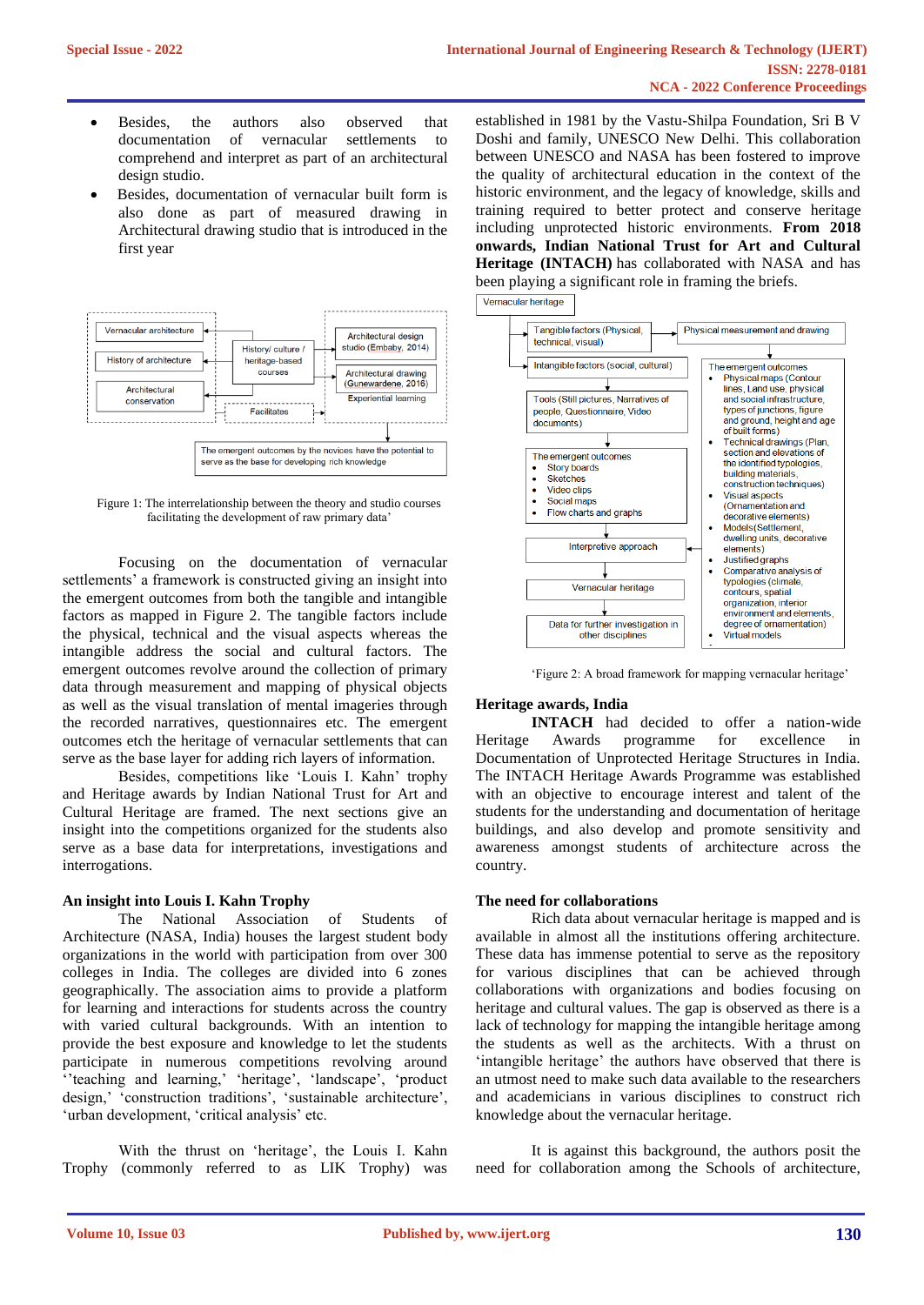Council of Architecture, National Association of Students of Architecture, Indian National Trust for Art and Cultural Heritage, UNESCO – Sahapedia, Archaeological Survey of India, ICOMOS, local governing bodies and other nongovernmental organizations to protect the cultural diversity of our nation. Besides, collaboration with Swayam – National Programme on Technology Enhanced Learning, University Grants Commission, The National Institute of Technical Teachers Training and Research, All India Council for Technical Education, Indira Gandhi National Open University etc., is essential to ensure the sharing of the knowledge constructed.



'Figure 3: Need for Collaboration

It is against this background, the authors posit the need for collaboration among the Schools of architecture, Council of Architecture, National Association of Students of Architecture, Indian National Trust for Art and Cultural Heritage, UNESCO – Sahapedia, Archaeological Survey of India, ICOMOS, local governing bodies and other nongovernmental organizations to protect the cultural diversity of our nation. Besides, collaboration with Swayam – National Programme on Technology Enhanced Learning, University Grants Commission, The National Institute of Technical Teachers Training and Research, All India Council for Technical Education, Indira Gandhi National Open University etc., is essential to ensure the sharing of the knowledge constructed.

#### IV. CONCLUSION AND DISCUSSION

From the literature studies, it is observed that holistic mapping of heritage is trans-disciplinary (Keitsch, 2019; Freitas, 2016); interdisciplinary (Marco, 2008; Barsanti et al., 2014; Mezzino, 2017) and both interdisciplinary and multidisciplinary (Deom, 2008). Besides, it is also observed that mapping culture, requires a hybrid approach (Hassani, Moser, Rampold, and Wu, 2015) and an integrated approach (Karakul, 2011) and a holistic approach (Taylor, 2013). Bauchenaki (2007) has posited the need for a threefold approach that revolves around the perception of tangible heritage in a wider context; translation of intangible heritage into 'materiality' and also support practitioners and the transmission of knowledge and skills.

To improve the architectural education specific to 'conservation', there is a need to integrate education, heritage

and sustainable development. The authors reinstate the need for the recommendations stated by (Howards,2019) that focuses on the following:

- Adopt a dual studio track in architecture schools adopting the ideals of both modernist and traditional approaches in design as well as construction studios
- History based courses to offer a holistic narrative account of human efforts
- Incorporate rigorous documentation and analysis of heritage with a thrust on cultural sustainability
- Collaborate with other institutions specific to heritage values
- Coordinate and overlap courses between architecture and other related disciplines

The authors have observed the need to address, promote the role of institutions in developing database for heritage. Besides, diverse ways to explore both the tangible and intangible heritage by developing 'heritage building information modelling' (Heesom, , Boden, Hatfield, Rooble, Andrews, and Berwari., 2020) and also explore the role of Geographical Information Systems in conservation (Mosur and Islam, 2014; Yang and Yen, 2017).Besides, an insight into various technologies to map the intangible values is also observed as an important direction that needs to be incorporated in the 'conservation' courses offered in architectural education offered at both the undergraduate and post graduate levels.

According to Deom (nd), there are two ways through which the conservation courses can be offered at the Master's level focusing fostering the essence of multidisciplinary that seeks to question the nature of heritage and as a specialization course. In Indian context, there is a need for the architecture programmes to widen the boundaries of conservation beyond material fabric and to include urban design (Mehrotra, 2007). In addition, there is a need to include interior design as well as adaptive reuse of culturally rich built environments. It is against this background, the authors posit the need to widen the boundaries of heritage, break the barriers to map the cultural heritage with thick descriptions.

According to the perspective plan of Council of Architecture (2020), Bachelor of Science programmes' in architecture revolving around 'interior design, fine arts, animation, product design, urban design etc., are introduced .Following the same strand, the authors posit that there is an immense potential to include 'conservation' with the focus on 'intangible cultural heritage' as a 'Bachelor of Science programmers' in architecture to raise the consciousness of 'heritage' among the students that can be explored as a strand in research also propagating multidisciplinary perception right from the initial stages of studies.

#### REFERENCE

- [1] Akboy-İlk, Serra. "Crafting the Architectural Measured Drawings." The Plan Journal 2, no. 1 pp 39-61, 2017
- [2] Al-Subieh, Mahmoud, and Taiseer Al-Rawashdeh. "Improving the Role of Universities in Conserving the Architectural